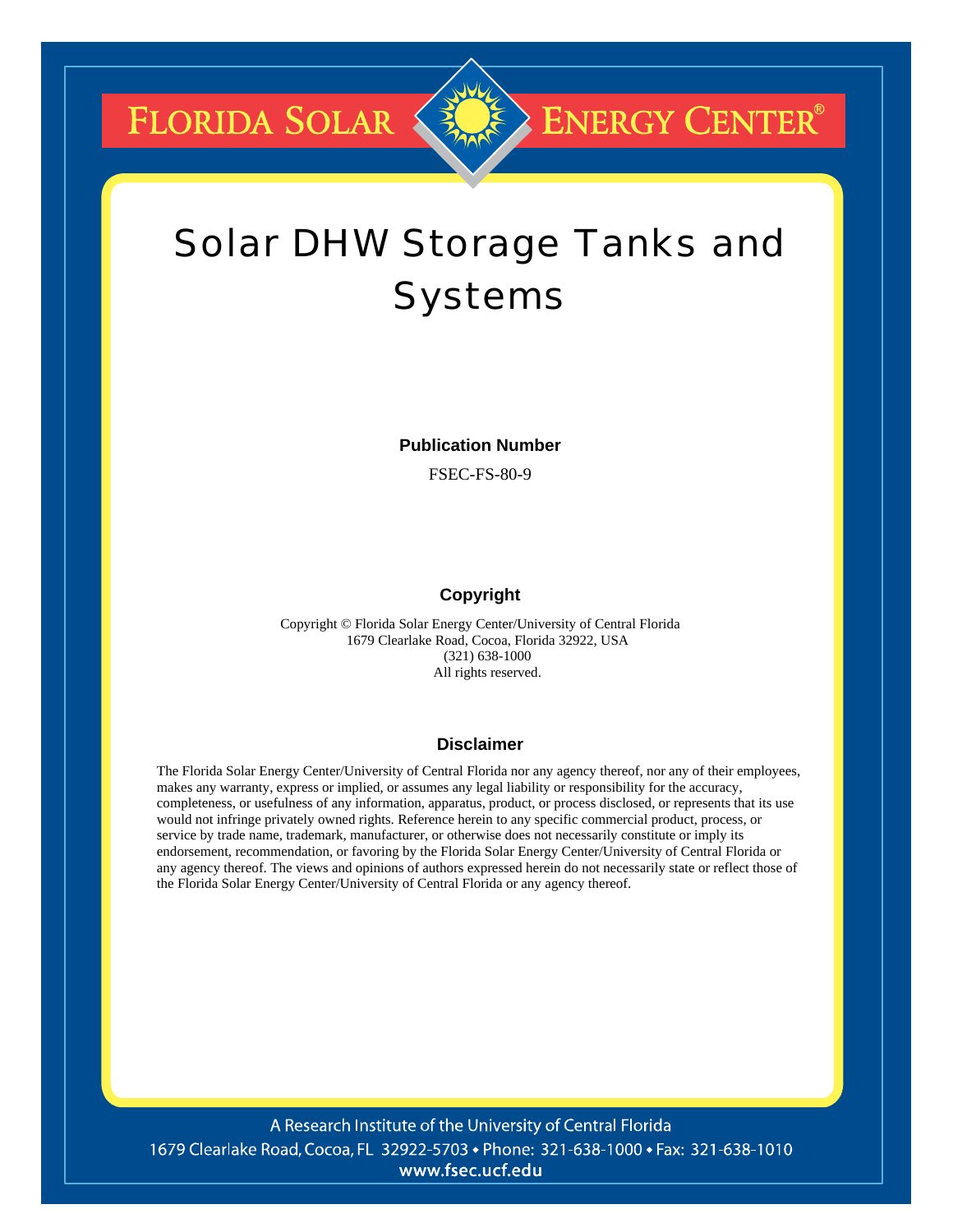**FLORIDA SOLAR ENERGY CENTER** 

# **Public Information Office FACT SHEET**



### SOLAR DHW STORAGE TANKS AND SYSTEMS

Water is by far the most common storage medium in solar domestic hot water systems. Rock storage is another method of sensible heat storage, but is not generally used in systems that are exclusively DHW. Storage of heat in solutions of phase-changing salts is extremely rare in DHW systems and therefore is not discussed.

#### Sinsle-Tank vs. Two-Tank Systems

The backup conventional DHW heater can be installed as part of the solar DHW storage tank or hooked in series with it. For example, a single-tank solar DHW system can be made from an adapted electric water heater of sufficient size by disconnecting the lower of the two electrical heatiny elements from the power source. There are also tanks now available with one element in the middle for solar applications. In draindown and drainback systems, the collector supply line outlet is generally located in the lowest third of the storage tank to draw out the coldest water and circulate it through the collectors so they will work at highest efficiency. Combining both auxiliary and solar DHW storage in one tank does reduce the systems's storage volume. A one-tank solar DHW system will probably require a larger tank than conventional DHW systems.

In a two-tank system the solar DHW tank serves as a preheat tank and has a cold water inlet. Supplemental heating takes place in the conventional DHW tank. Two tanks require more floor space, and standby losses will be greater. But collectors often will receive lower inlet temperatures, improving their efficiency.

The source of auxiliary heat is also a consideration. Because a gas hot water heater will not stratify, two tanks may be more desirable. An electric backup with the lower element disconnected may function better in a one tank configuration.

#### Types of Storage Tanks

You probably will install only two types of tanks: steel or fiberglass. Steel tanks are usually lined with either glass or concrete (stone-lined). Stone-lined tanks are heavier; size and weight specifications are available from manufacturers. If the fluid in storage is pressurized, tanks larger than 120 gallons must carry an ASME label, indicating that its construction conforms to accepted standards of safety.

Fiberglass tanks are lighter than glass- or stone-lined steel tanks and are highly corrosion resistant. You should check pressure and temperature ratings of this type of tank to see if it will withstand the maximum pressures (100 psi or more) and temperatures imposed by the system you are installing. Most fiberglass tanks cannot be used to store water as high as 220 F., even if unpressurized. As pressure increases, its temperature limit decreases.

Tanks must have provisions for all supply and return lines. Tanks can have either built-in heat exchangers (if any are required) or separate units that you install.